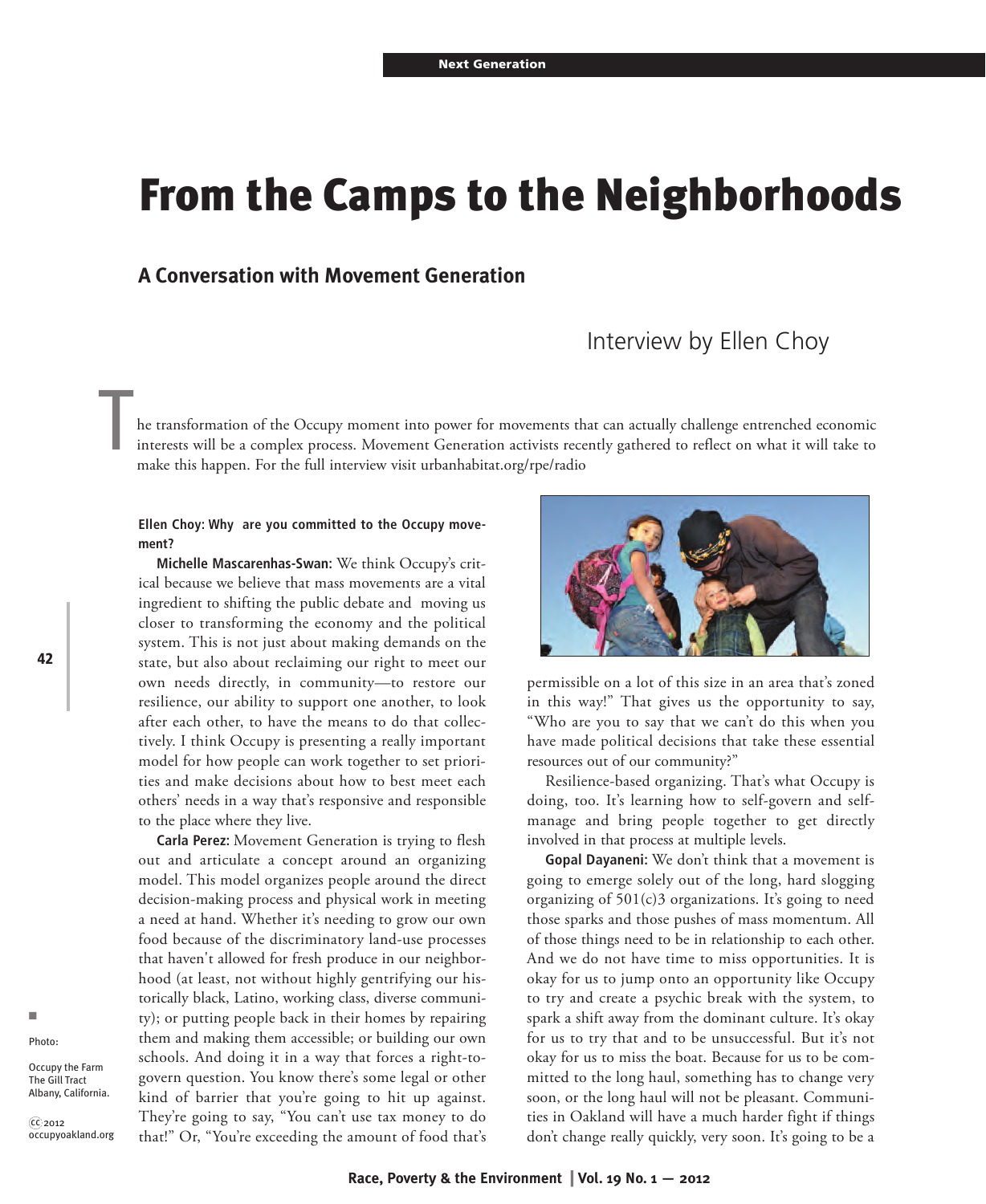hard road regardless, but we have the opportunity to set up transformations in our relationships to each other that will make it better. That, for us, is another reason why the movement can't be missed.

**Choy: The reclamation of land and housing has become a pinnacle battleground for Occupy. Interestingly enough, this directly overlaps with Movement Generation's commitment to a strategy where land reclamation is central. How did land and housing become an Occupy fight? And why is this critical?**

**Mascarenhas-Swan:** One is the obvious plight of many of our families after this [real estate] bubble burst. The financial sector had duped a lot of families of color and working class people into deep debt based on this bubble and then ended up putting folks out on the street—foreclosing on family homes. That's obviously one way the land reclamation [issue] has come to bear. People recognize that housing and access to land is a basic human right. No one should be out on the street at any time. People need shelter; and not only shelter, but a stable and safe place to call home. When so many millions have had their families impacted by this foreclosure crisis—it's a clear call to reclaim what we believe is a basic right.

**Dayaneni:** This idea that we need to fundamentally change the tenure relationship to land and housing in this country, to take soil out of the market, to restore the commons—all of these ideas share a common history. What's interesting for us right now is that there is an opportunity to take the tactic of claiming space and connecting it with real political projects that can transform people's relationship to place. One of the ways that we think about the ongoing and everescalating food crisis in the City of Oakland is: "What huge plots of land can we take to do urban agriculture?" That's important, but from our perspective, it's almost more important to have small lots that half-adozen or dozen families around a neighborhood can share control of and grow food on, together. Not because it will meet all of their needs, but because it changes their relationship to the community, to the place. That's where the transformative work happens.

The idea of people actually laboring in their own interests, as a form of organizing, is what's transforma-



tive, instead of door-knocking to convince people that they should work together to take a plot of land where they can have a community garden. The idea of the action as an organizing opportunity in and of itself that the people model, join in, and can have control of—that's what ultimately butts up against the rules. The rules of the city or the rules of the developer. And as we all know, the rules are made by the rulers. Until we are the rulers, the rules don't serve us, they serve the rulers. So, the idea of us actually doing the work and using the actions to organize people is an exciting possibility.

**Mateo Nube:** The part that connects to Movement Generation's interpretation of both our societal crisis and the solution to it, is that our profit-based, pollution-based economy sees land as a commodity. The next step to seeing land as a commodity is to disrespect land and disrespect everything that depends on that land—all species and ecosystems. That's a mismanagement of [our] home. Many members of our species have forgotten what it means to take good care of our home and take good care of each other. So then, land reclamation becomes an expression of: "We, the people who live in this neighborhood," or "We, who've been here for a long time, are the best keepers of this place." We need to re-learn what being keepers of a place is and to have ownership over that keeping. Land reclamation, I think, is a really logical, healthy, proactive, generative way of calling the question: Will big corporations and capitalists determine how we manage where we live? Or will those of us who live here, or who deserve to live here, or have historically lived here, be the ones to manage that space and make the decisions.  $\blacksquare$ 

n

Photo:

Occupy the Farm The Gill Tract Albany, California.

 $C<sub>2012</sub>$ occupyoakland.org

*Michelle Mascarenhas-Swan, Carla Perez, Mateo Nube, and Ellen Choy are members of Movement Generation. Ellen Choy is also a producer on KPFA radio's* Apex Express.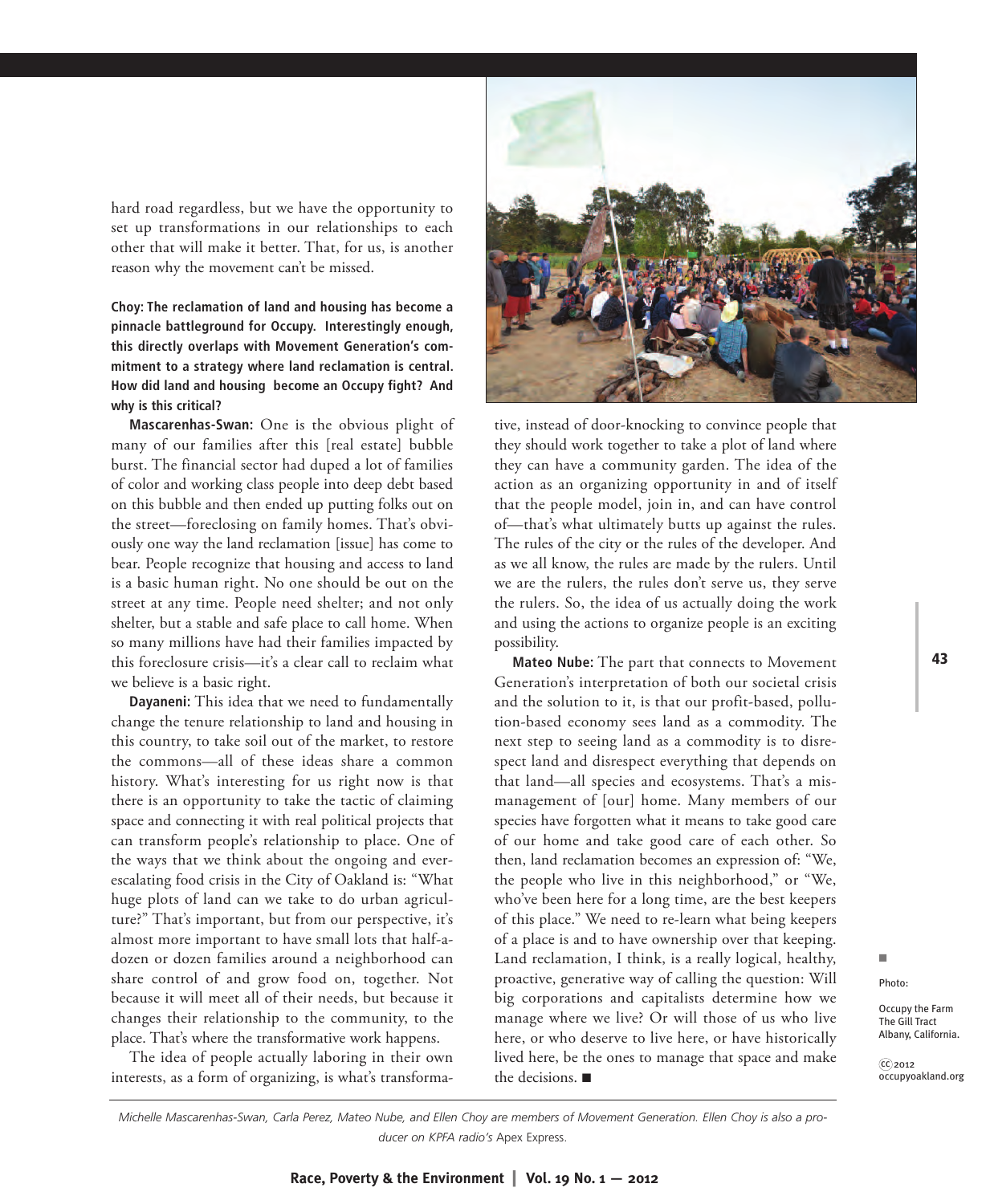# **Subscribe Today!**



# **Race,Poverty Environment**

# **A Project of Urban Habitat**

**Race, Poverty and the Environment** (RP&E) is Urban Habitat's national journal of social and environmental justice, founded in 1990.

For over two decades we have covered how low-income people and communities of color are organizing to win equality and justice. Multiracial, multi-issue organizations capable of uniting constituencies for social justice action have never been more critical. RP&E is a longtime and crucial connection point for advocacy groups, regionally and nationally.

Visit urbanhabitat.org/rpe to subscribe, order back issues, read from our archives, sign up for our quarterly newsletter, and catch up on the latest research and news in environmental, economic and transportation justice.

In 2010, RP&E forged print-web-radio collaborations with local and national radio outlets with production facilities in the Bay Area. Radio RP&E features in depth interviews and speeches from the movement for racial, economic, and gender justice.

Annual Subscriptions: \$20/individual, \$40/institution. Back Issues: \$10/issue The complete archive collection, which includes over 60 issues from 1990 to present, is also available for \$250.

# **urbanhabitat.org/subscribe**

**RP&E i**s a member of **The Media Consortium,** media<sub>consortium</sub><br>a network of leading independent journalism organizations in the U.S. working together to strengthen the role of media in creating a democratic society.

**Race, Poverty & the Environment**

**Urban Habitat 1212 Broadway, Suite 500 Oakland, CA 94612 (510) 839-9609 urbanhabitat.org/rpe**